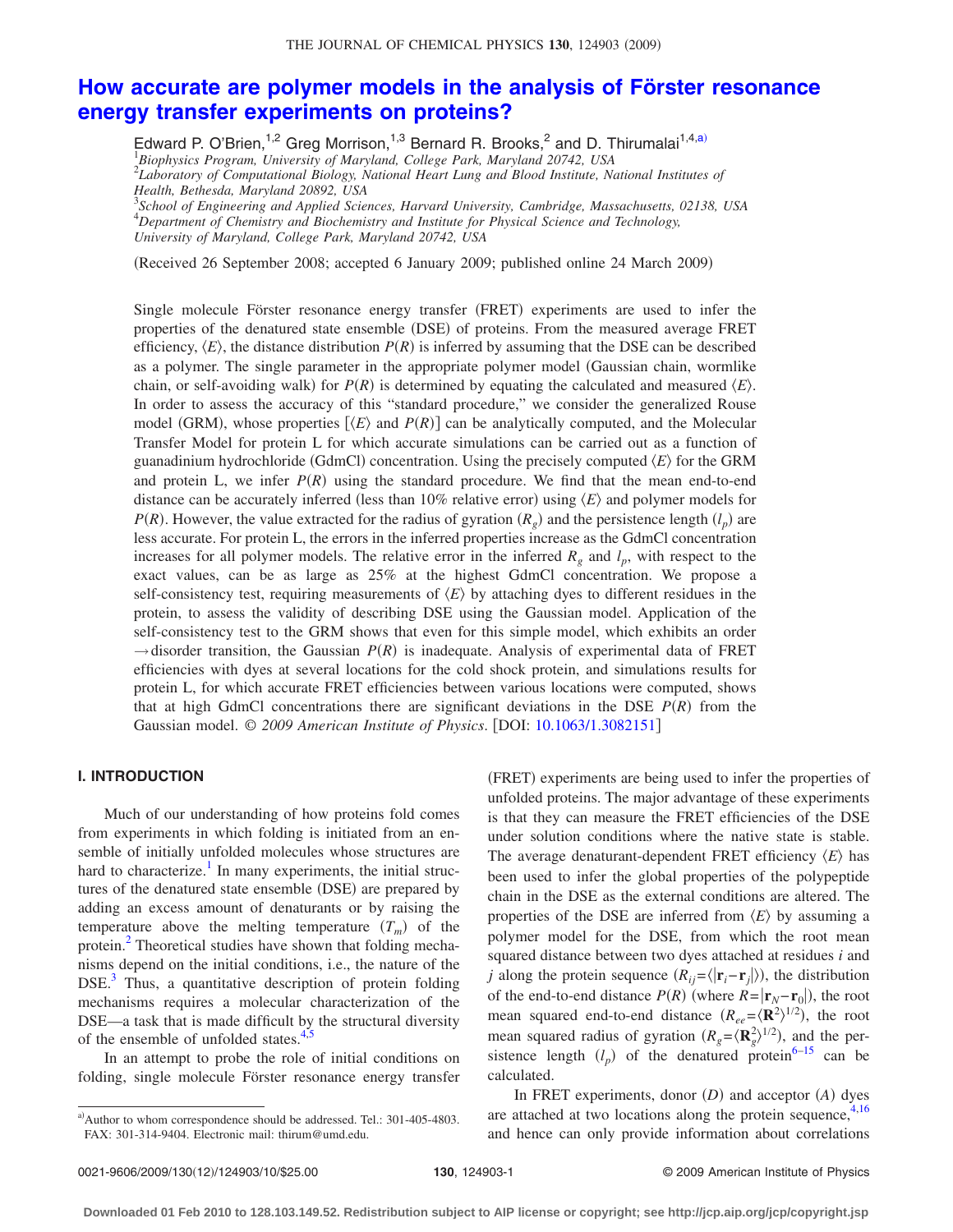<span id="page-1-1"></span>

|  |  |  |  |  | TABLE I. Polymer models and their properties. |
|--|--|--|--|--|-----------------------------------------------|
|--|--|--|--|--|-----------------------------------------------|

|                                    | Property                                                                                                        |                                                                                              |                                                                      |  |  |
|------------------------------------|-----------------------------------------------------------------------------------------------------------------|----------------------------------------------------------------------------------------------|----------------------------------------------------------------------|--|--|
| Polymer model                      | End-to-end distribution $P(R)$ <sup>a</sup>                                                                     | Radius of gyration $R_{\rho}$                                                                | Persistence length $l_n$                                             |  |  |
| Gaussian                           | $4\pi R^2 \left(\frac{3}{2\pi Na^2}\right)^{3/2} \exp\left(\frac{-3R^2}{2Na^2}\right)$                          | $a\sqrt{N/6}$                                                                                | $\frac{Na^2}{2L} = \frac{a}{2}$                                      |  |  |
| $WLC^b$                            | $\frac{4\pi R^2C_1}{L(1-(R/L)^2)^{9/2}} \exp\left(\frac{-3L}{4l_p(1-(R/L)^2)}\right)$                           | $\frac{L}{6C_2} + \frac{1}{4C_2^2} + \frac{1}{4LC_2^3} - \frac{1 - \exp(-L/l_p)}{8C_2^4L^2}$ | $R_{ee}^2 = 2l_pL - 2l_p^2 - 2l_p^2 \exp\left(-\frac{L}{l_p}\right)$ |  |  |
| Self-avoiding polymer <sup>a</sup> | $\frac{a}{R_{ee}}\left(\frac{R}{R_{ee}}\right)^{2+\theta} \exp\left(-b\left(\frac{R}{R}\right)^{\delta}\right)$ | N/A                                                                                          | N/A                                                                  |  |  |

<sup>a</sup>The average end-to-end distance  $R_{ee} = (\int R^2 P(R) dR)^{1/2}$ .

<sup>b</sup>L and  $l_p$  are the contour length and persistence length, respectively.  $C_1 = (\pi^{3/2}e^{-\alpha}\alpha^{-3/2}(1+3\alpha^{-1}+\frac{15}{4}\alpha^{-2}))^{-1}$ , where  $\alpha = 3L/(4l_p)$ .  $C_2 = 1/(2l_p)$ .

Using the simulated  $\langle R^2 \rangle$ ,  $l_p$  was solved for numerically using this equation.<br>  $d\theta$  and  $\delta$  equal to 0.3 and 2.5, respectively. The constants a and b are determined by solving the integrals of the zeroth and secon  $=fR^2P(R)dr=1$ , resulting in values of *a*=3.678 53 and *b*=1.231 52.

between them. The efficiency of energy transfer *E* between the *D* and *A* is equal to  $(1 + r^6 / R_0^6)^{-1}$ , where *r* is the distance between the dyes, and  $R_0$  is the dye-dependent Förster distance.<sup>4[,16](#page-9-7)</sup> Because of conformational fluctuations, there is a distribution of  $r$ ,  $P(r)$ , which depends on external conditions such as the temperature and denaturant concentration. As a result, the average FRET efficiency  $\langle E \rangle$  is given by

<span id="page-1-0"></span>
$$
\langle E \rangle = \int_0^\infty (1 + r^6 / R_0^6)^{-1} P(r) dr \tag{1}
$$

under most experimental conditions due to the central limit theorem. $17$  If the dyes are attached to the ends of the chain, then  $P(r) = P(R)$ . Even if  $\langle E \rangle$  is known accurately, the extraction of  $P(R)$  from the integral equation [Eq. ([1](#page-1-0))] is fraught with numerical instabilities. In experimental applications to biopolymers, a functional form for  $P(r)$  is assumed in order to satisfy the equality in Eq.  $(1)$  $(1)$  $(1)$ . The form of  $P(r)$  is based off of a particular polymer model which depends only on a single parameter (see Table [I](#page-1-1)): the Gaussian chain (dependent on the Kuhn length *a*), the wormlike chain (WLC) (dependent on the persistence length  $l_p$ ), and the self-avoiding walk (SAW) (dependent on the average end-to-end distance  $R_{ee}$ ). For the chosen polymer model meant to represent the biopolymer of interest, the free parameter  $(a, l_p, \text{ or } R_{ee})$  is determined numerically to satisfy Eq.  $(1)$  $(1)$  $(1)$ . Using this method (referred to as the "standard procedure" in this article), several researchers have estimated  $R_g$  and  $l_p$  as a function of the external conditions for protein  $\mathrm{L}^{1,1,14}$  $\mathrm{L}^{1,1,14}$  $\mathrm{L}^{1,1,14}$  cold shock protein  $(CspTm)$ ,<sup>[13](#page-9-11)</sup> and Rnase H.<sup>16</sup> The justification for using homopolymer models to analyze FRET data comes from the anecdotal comparison of the  $R<sub>g</sub>$  measured using x-ray scattering experiments and the extracted  $R<sub>g</sub>$  from analysis of Eq.  $(1)^{4}$  $(1)^{4}$  $(1)^{4}$  $(1)^{4}$  $(1)^{4}$ 

Here, we study an analytically solvable generalized Rouse model (GRM)<sup>[18](#page-9-12)</sup> and the Molecular Transfer Model (MTM) for protein  $L^{19}$  to assess the accuracy of using polymer models to solve Eq.  $(1)$  $(1)$  $(1)$ . In the GRM, two monomers that are not covalently linked interact through a harmonic potential that is truncated at a distance *c*. The presence of the additional length scale, *c*, which reflects the interaction between nonbonded beads, results in the formation of an or-

dered state as the temperature  $(T)$  is varied. A more detailed discussion of these models can be found in Sec. IV. For the GRM,  $P(R)$  can be analytically calculated, and hence the reliability of the standard procedure to solve Eq.  $(1)$  $(1)$  $(1)$  can be unambiguously established. We find that the accuracy of the polymer models in extracting the exact values in the GRM depends on the location of the monomers that are constrained by the harmonic interaction. Using coarse-grained simulations of protein L, we show that the error between the exact quantity and that inferred using the standard procedure depends on the property of interest. For example, the inferred end-to-end distribution  $P(R)$  is in qualitative, but not quantitative agreement with the exact  $P(R)$  distribution obtained from accurate simulations. In general, the DSE of protein L is better characterized by the SAW polymer model than the Gaussian chain model.

We propose that the accuracy of the popular Gaussian model can be assessed by measuring  $\langle E \rangle$  with dyes attached at multiple sites in a protein.<sup>13,[20](#page-9-14)[,21](#page-9-15)</sup> If the DSE can be described by a Gaussian chain, then the parameters extracted by attaching the dyes at position *i* and *j* can be used to predict  $\langle E \rangle$  for dyes at other points. The proposed selfconsistency test shows that the Gaussian model only qualitatively accounts for the experimental data of CspTm, simulation results for protein L, and the exact analysis of the GRM.

## **II. RESULTS AND DISCUSSION**

We present the results in three sections. In Secs. II A and II B we examine the accuracy of the standard procedure (described in Sec. I) in accurately inferring the properties of the denatured state of the GRM and protein L models. Section II C presents results of the Gaussian self-consistency (GSC) test applied to these models. We also analyze experimental data for CspTm to assess the extent to which the DSE deviates from a Gaussian chain.

## **A. GRM**

The GRM is a simple modification of the Gaussian chain with *N* bonds and Kuhn length  $a_0$ , which includes a single, noncovalent bond between two monomers at positions  $s_1$  and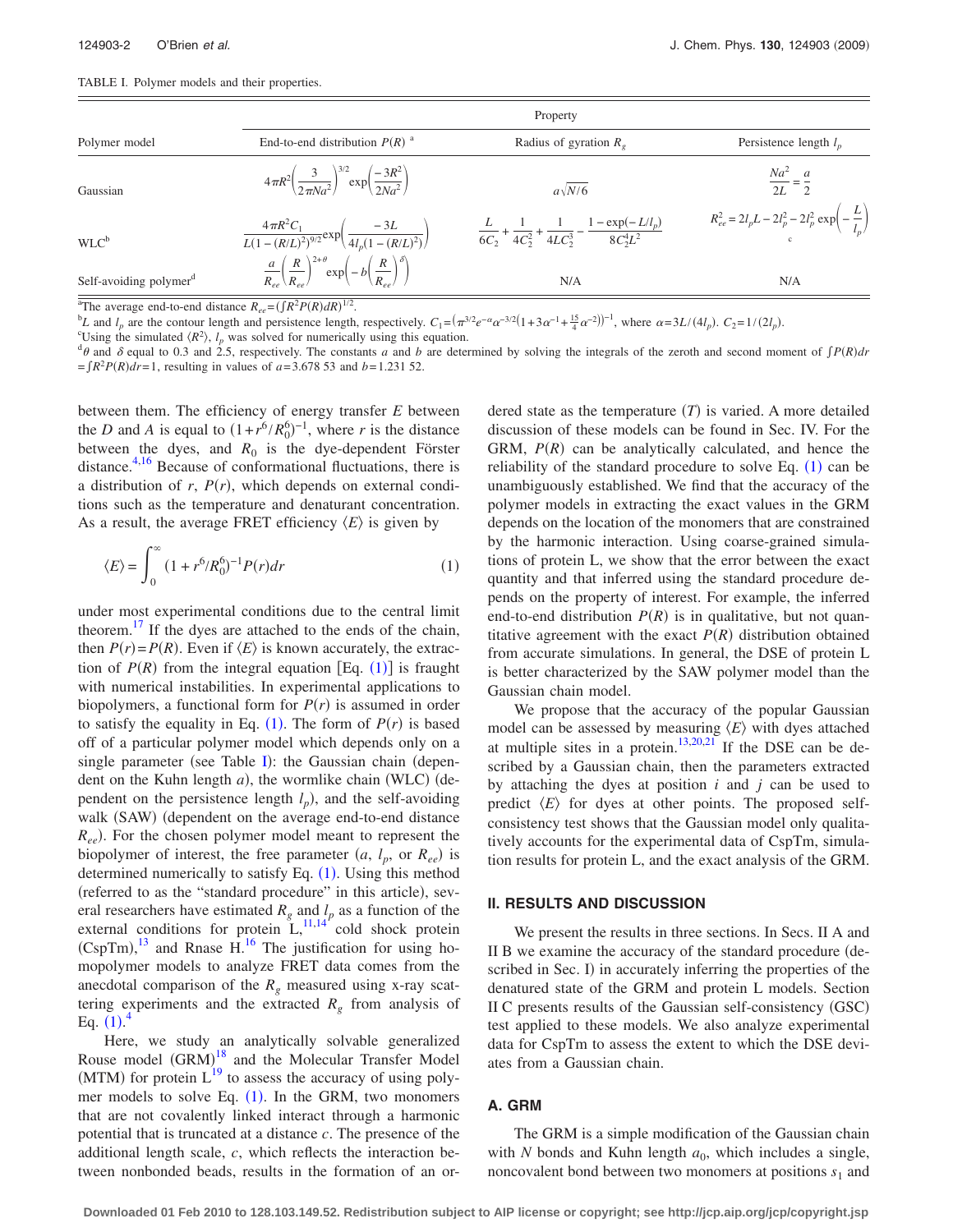<span id="page-2-0"></span>

FIG. 1. (Color) Top figures show a schematic sketch of the GRM, with the donor and acceptor at the end points, represented by the green spheres, and the interacting monomers at  $s_1$  and  $s_2$  represented by the red spheres. In the ordered configuration, the monomers at  $s_1$  and  $s_2$  are tightly bound. The bottom figure shows the exact and the inferred end-to-end distribution functions  $P(r)$  for interior interactions  $(\Delta s = 31)$ . The blue lines correspond to the Gaussian chain model, light green lines to the SAW, and the symbols to the exact GRM distribution. Dashed lines and red circles are for  $\beta \kappa = 6.6$ , while solid lines and red squares correspond to  $\beta \kappa = 2$ . In the inset we show the fraction of ordered states as a function of  $\beta \kappa$ . Note that 75% of the structures are ordered at  $\beta \kappa = 6.6$ , yet the inferred Gaussian  $P(r)$  is in excellent agreement with the exact result.

 $s_2$  (Fig. [1](#page-2-0)). The monomers at  $s_1$  and  $s_2$  interact with a truncated harmonic potential with spring constant *k*, with strength  $\kappa = kc^2/2$ , where *c* is the distance at which the interaction vanishes  $[Eq. (4)]$  $[Eq. (4)]$  $[Eq. (4)]$ . The GRM minimally represents a two-state system, with a clear demarcation between ordered [with  $|\mathbf{r}(s_2) - \mathbf{r}(s_1)| \leq c$ ] and disordered [with  $|\mathbf{r}(s_2) - \mathbf{r}(s_1)|$  $>c$ ] states. Unlike other polymer models (see Table [I](#page-1-1)), which are characterized by a single length scale, the GRM is described by  $a_0$  and the energy scale  $\kappa$ . For  $\beta \kappa \rightarrow 0$  (the high temperature limit, where  $\beta = 1/k_B T$ , the simple Gaussian chain is recovered (see Sec. IV for details). By varying  $\beta \kappa$ , a disorder  $\rightarrow$  order transition can be induced (see Fig. [1](#page-2-0)). The presence of the interaction between monomers  $s_1$  and  $s_2$  approximately mimics persistence of structure in the DSE of proteins. If the fraction of ordered states,  $f<sub>O</sub>$ , exceeds 0.5 (Fig. [1](#page-2-0) inset), we assume that the residual structure is present with high probability. The exact analysis of the GRM when  $|\mathbf{r}(s_2) - \mathbf{r}(s_1)| \leq c$  allows us to examine the effect of structure in the DSE on the global properties of unfolded states.

Because  $\langle E \rangle$  can be calculated exactly for the GRM [see Eq.  $(5)$  $(5)$  $(5)$ ], it can be used to quantitatively study the accuracy

of solving Eq.  $(1)$  $(1)$  $(1)$  using the standard procedure.<sup>6[,10,](#page-9-16)[11](#page-9-9)[,13](#page-9-11)[,14](#page-9-10)</sup> Given the best fit for the Gaussian chain (Kuhn length *a*), WLC (persistence length  $l_p$ ), and SAW (average end-to-end distance  $R_{ee}$ ), as described in Table [I,](#page-1-1) many quantities of interest can be inferred  $[P(R)$  or  $R<sub>g</sub>$ , for example], and compared to the exact results for the GRM. The extent to which the exact and inferred properties deviate, due to the additional single energy scale in the GRM, is an indication of the accuracy of the standard procedure used to analyze Eq.  $(1)$  $(1)$  $(1)$ .

# *1. P*"*R*… *is accurately inferred using the Gaussian polymer model*

If the interacting monomers are located near the end points of the chain, the end-to-end distribution function is bimodal, with a clear distinction between the ordered and disordered regions.<sup>18</sup> However, if the monomers  $s_1$  and  $s_2$  are in the interior of the chain, the two-state behavior is obscured because the distribution function becomes unimodal. In Fig. [1,](#page-2-0) we show the exact and inferred  $P(R)$  functions for a chain with *N*=63,  $a_0$ =3.8 Å,  $c=2a_0$ , and  $|s_2-s_1| = (N-1)/2=31$ . We take the Förster distance [Eq. ([1](#page-1-0))]  $R_0 = 23 \text{ Å} \le \langle \mathbf{R}^2 \rangle_{\kappa=0}^{1/2}$ for the GRM. The distributions are unimodal for both weakly  $(\beta \kappa = 2)$  and strongly  $(\beta \kappa = 6.6)$  interacting monomers.

The strength of the interaction is most clearly captured with the fraction of conformations in the ordered state,  $f<sub>O</sub>$ , with  $f<sub>O</sub>=0.25$  for the weakly interacting chain and  $f<sub>O</sub>=0.75$ for the strongly interacting chain (inset of Fig. [1](#page-2-0)). The inferred Gaussian distribution functions are in excellent agreement with the exact result. Because of the underlying Gaussian Hamiltonian in the GRM, the rather poor agreement in the inferred SAW distribution seen in Fig. [1](#page-2-0) is to be expected. We also note that the GRM is inherently flexible so that the WLC and Gaussian chains produce virtually identical distributions.

## *2. The accuracy of the inferred Rg depends on the location of the interaction*

The two-state nature of the GRM is obscured by the relatively long unstructured regions of the chain, similar to the effect seen in laser optical tweezers experiments with flexible handles.<sup>18</sup> As a result,  $P(R)$  is well represented by a Gaussian chain, with a smaller inferred Kuhn length,  $a \le a_0$ (Fig. [2](#page-3-0)). For large  $\beta \kappa$ , where the ordered state is predominantly occupied and  $\mathbf{r}(s_2) \approx \mathbf{r}(s_1)$ , the end-to-end distribution function is well approximated by a Gaussian chain with *N* =*N*−*s* bonds. Consequently, the single length scale for the Gaussian chain decreases to  $a \sim a_0 \sqrt{1-\Delta s/N} \approx 0.71a_0$  for large values of  $\beta \kappa$  (Fig. [2](#page-3-0)).

Because the two-state nature of the chain is obscured for certain values of  $|s_2 - s_1|$ , the Gaussian chain gives an excellent approximation to the end-to-end distribution function. However, the radius of gyration  $R_g$  is not as accurately obtained using the Gaussian chain model, as shown in Fig. [3.](#page-3-1) The exact  $R_g$  for the GRM reflects both the length scale  $a_0$ and the energy scale  $\beta \kappa$ , which can not be fully described by the single inferred length scale *a* in the Gaussian chain. For the GRM, *Rg* depends not only on the separation between the monomers  $\Delta s$ , but also explicitly on  $s_1$  (i.e., where the inter-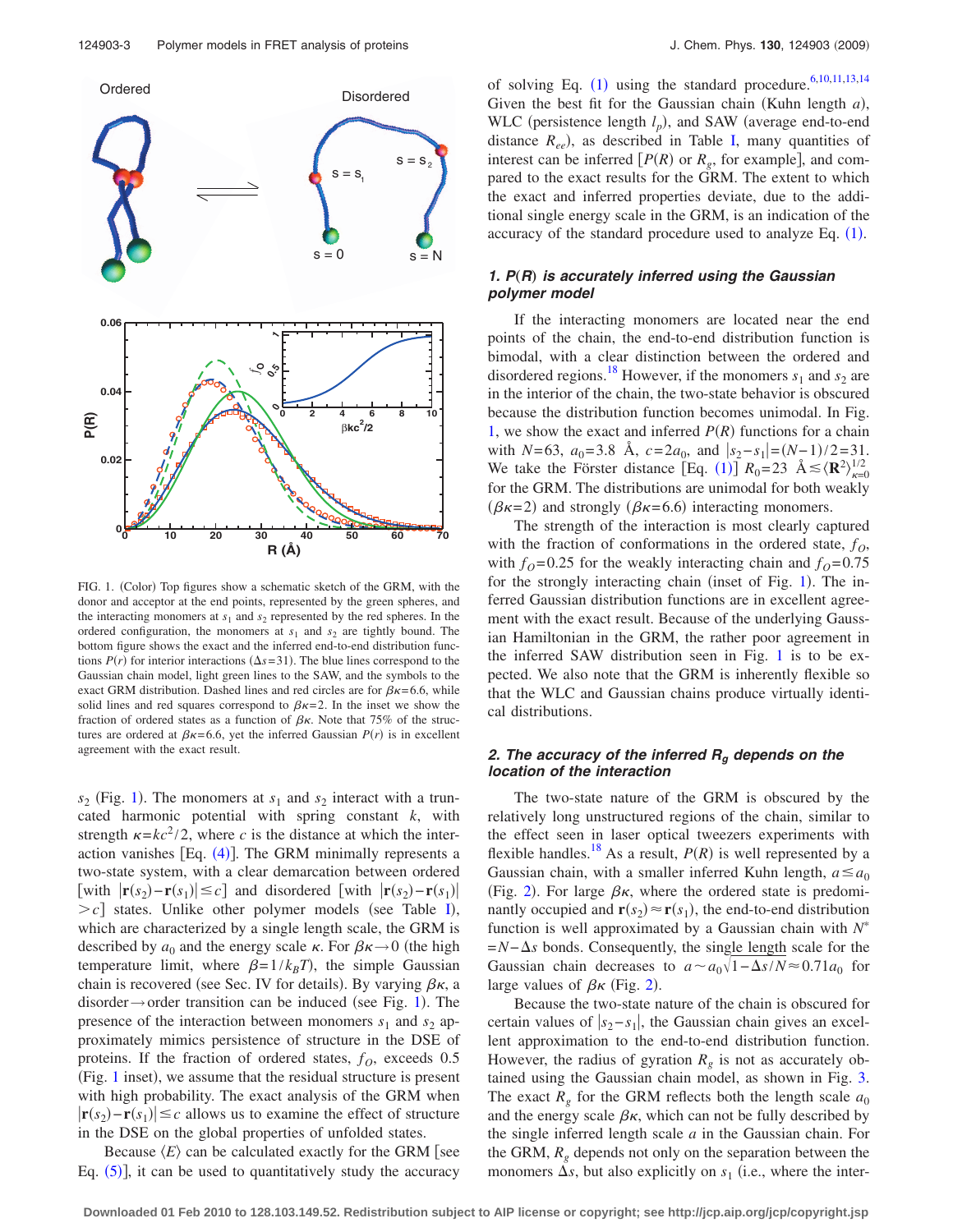<span id="page-3-0"></span>

FIG. 2. (Color online) The inferred Kuhn length *a* as a function of  $\beta \kappa$  for the GRM. *Ree* monotonically decreases a function of the interaction strength, leading to the decrease in  $a/a_0$ . The Kuhn length *a* reaches its limiting value of  $a \approx a_0 \sqrt{1 - \Delta s/N}$  when  $f_0 \approx 1$ .

action is along the chain; see Fig. [3](#page-3-1) and Sec. IV), which can not be captured by the Gaussian chain. If the interacting monomers are in the middle of the chain  $[s_1 = (N+1)/4 = 16$ and  $\Delta s = 31$ , the inferred  $R_g$  is in excellent agreement with the exact result (Fig. [3](#page-3-1)). The relative error in  $R<sub>g</sub>$  (the difference between the inferred and exact values, divided by the

<span id="page-3-1"></span>

FIG. 3. (Color) Comparison of the exact (symbols) and inferred (blue line) values of the radius of gyration  $(R_g)$  as a function of  $\beta \kappa$  for  $\Delta s = 31$ . Shown are  $R_g$ 's for the GRM with  $s_1 = 0$  (open symbols) and  $s_1 = 16$  (filled symbols) for *N*=63. The structures in the ordered state are shown schematically. The  $R_g$  obtained using the standard procedure is independent of  $s_1$ , while the exact result is not. The inset shows the relative errors between the inferred and exact values of *Rg*.

<span id="page-3-2"></span>

FIG. 4. (Color) (a) A secondary structure representation of protein L in its native state. Starting from the N-terminus, the residues are numbered 1–64. (b) The average FRET efficiency between the various  $(i, j)$  residue pairs in protein L vs GdmCl concentration. The  $\langle E_{ij} \rangle$  values, computed using MTM simulations, for each  $(i, j)$  pair is indicated by the two numbers next to each line. For example, the numbers "1–64" beneath the black line indicates that  $i=1$  and  $j=64$ . The solid black line (lowest values of  $\langle E \rangle$ ) is computed for the dyes at the end points.

exact value) is no less than  $-2\%$ . However, for interactions near the end point of the chain, with  $s_1=0$  and the same  $\Delta s = 31$ , the relative error between the inferred and exact values of  $R_g$  is  $\sim$ -14%. The large errors arise because the radius of gyration depends on the behavior of all of the monomers so that the energy scale  $\beta \kappa$  plays a much larger role in the determination of  $R_g$  than  $R_{ee}$ .

#### **B. MTM for protein L**

Protein L is a 6[4](#page-3-2) residue protein [Fig.  $4(a)$ ] whose fold-ing has been studied by a variety of methods.<sup>11[,14,](#page-9-10)[22–](#page-9-17)[24](#page-9-18)</sup> More recently, single molecule FRET experiments have been used to probe changes in the DSE as the concentration of GdmCl is increased from 0 to  $7M$ .<sup>[11](#page-9-9)[,14](#page-9-10)</sup> From the measured GdmCldependent  $\langle E \rangle$ , the properties of the DSE, such as  $R_{ee}$ ,  $P(R)$ , and  $R_g$ , were extracted by solving Eq.  $(1)$  $(1)$  $(1)$ , and assuming a Gaussian chain  $P(R)$ .<sup>[11,](#page-9-9)[14](#page-9-10)</sup> To further determine the accuracy of polymer models in the analysis of  $\langle E \rangle$ , we use simulations of protein L in the same range of the concentration of denaturant,  $[C]$ , as used in experiments.<sup>6,[9](#page-9-19)</sup>

# *1. The average end-to-end distance is accurately inferred from FRET data*

In a previous study, <sup>19</sup> we showed that the predictions based on MTM simulations for protein L are in excellent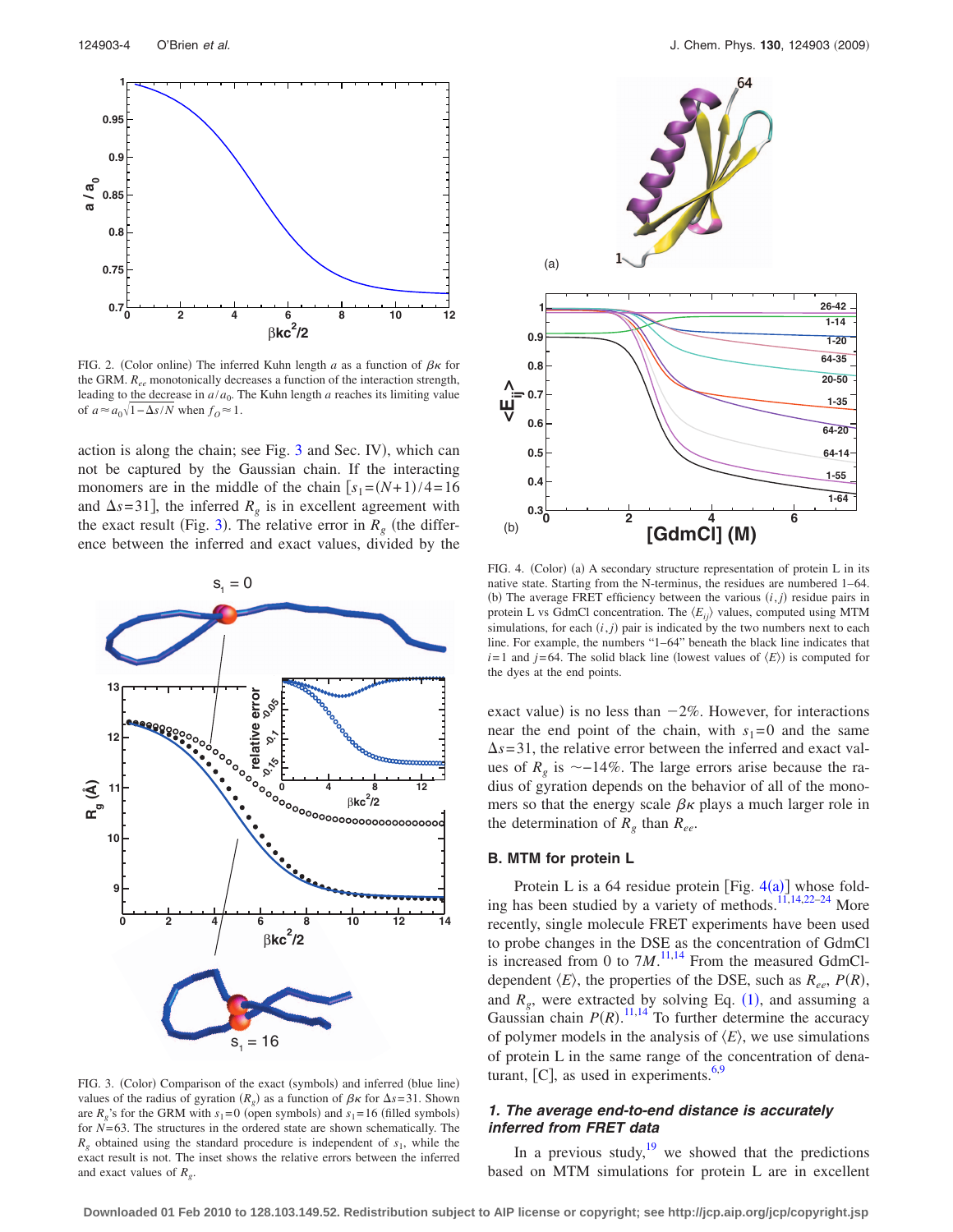<span id="page-4-0"></span>

FIG. 5. (Color online) (a) The root mean squared end-to-end distance ( $R_{ee}$ ) as a function of GdmCl concentration for protein L. The average  $R_{ee}$  (black circles) and  $R$  for the subpopulation of the DSE  $[(red)$  squares] from simulations are shown. The values of  $R_{ee}$  inferred by solving Eq. ([1](#page-1-0)) by the standard procedure using the Gaussian chain, WLC, and SAW polymer models are shown for comparison as the top, middle, and bottom solid lines, respectively. The inset shows the relative errors between the exact and the values inferred using the FRET efficiency for *Ree* vs GdmCl concentration. The top, middle, and bottom lines correspond to the Gaussian chain, WLC, and SAW polymer models, respectively. (b) Simulation results of the denatured state end-to-end distance distribution  $(P(R))$  at 2.4*M* GdmCl [solid  $(\text{red})$  squares] and  $6M$  GdmCl [open  $(\text{red})$  squares] and  $T=327.8$  K are compared with  $P(R)$ s using the Gaussian chain, WLC, and SAW polymer models are also shown at 2.4M GdmCl (dashed lines) and 6M GdmCl (solid lines). The top, middle, and bottom lines correspond to the SAW, WLC, and Gaussian chain polymer models, respectively.

agreement with experiments. From the calculated  $\langle E \rangle$  with the dyes at the end points [solid black line in Fig.  $4(b)$  $4(b)$ ], which is in quantitative agreement with experimental measurements,<sup>19</sup> we determine the model parameter  $R_{ee}$  or  $l_p$ by assuming that the exact  $P(R)$  can be approximated by the three polymer models in Table [I.](#page-1-1) Comparison of the exact value of  $R_{ee}$  to the inferred value  $R_F$ , obtained using the simulation results for  $\langle E \rangle$ , shows good agreement for all three polymer models [Fig.  $5(a)$  $5(a)$ ]. There are deviations between  $R_{ee}$  and  $R_F$  at  $[C] > C_m$ , the midpoint of the folding transition. The maximum relative error [see inset of Fig.  $5(A)$  $5(A)$  $5(A)$ ] we observe is about 10% at the highest concentration of GdmCl. The SAW model provides the most accurate estimate of *Ree* at GdmCl concentrations above C*m*, with a relative error  $\leq 0.05$ , and the Gaussian model gives the least accurate values, with a relative error  $\leq 0.10$  [Fig. [5](#page-4-0)(a)]. Due to the relevance of excluded volume interaction in the DSE of real proteins, the better agreement using the SAW is to be expected.

# *2. Polymer models do not give quantitative agreement with the exact*  $P(R)$

The inferred distribution functions,  $P_F(R)$ 's, obtained by the standard procedure (as described in the introduction) at  $[C]=2M$  and 6*M* GdmCl differ from the exact results Fig. [5](#page-4-0)(b)]. Surprisingly, the agreement between  $P(R)$  and  $P_F(R)$ is worse at higher  $[C]$ . The range of  $R$  explored and the width of the exact distribution are less than predicted by the polymer models. The Gaussian chain and the SAW models account only for chain entropy, while the WLC only models the bending energy of the protein. However, in protein L (and in other proteins) intramolecular attractions are still present even when  $[C]=6M>C_m$ . As a result, the range of *R* explored in the protein L simulations is expected to be less than in these polymer models. Only at  $[C]/C_m \ge 1$  and/or at high *T* are proteins expected to be described by Flory random coils. Our results show that although it is possible to use models that can give a single quantity correctly *Ree*, for example), the distribution functions are less accurate. The results in Fig.  $5(b)$  $5(b)$  show that  $P(R)$ , inferred from the polymer models, agrees only qualitatively with the exact  $P(R)$ , with the SAW model being the most accurate [Fig.  $5(b)$  $5(b)$ ]. While the MTM will not perfectly reproduce all of the fine details of protein L under all situations, we expect it to produce more realistic results than idealized polymer models, which have no specific intrachain interactions.

## *3. Inferred Rg and lp differ significantly from the exact values*

The solution of Eq. ([1](#page-1-0)) using a Gaussian chain or WLC model yields *a* and  $l_p$ , from which  $R_g$  can be analytically calculated (Table [I](#page-1-1)). Figures  $6(a)$  $6(a)$  and  $6(b)$ , which compare the FRET inferred  $R_g$  and  $l_p$  with the corresponding values obtained using MTM simulations, show that the relative errors are substantial. At high  $[C]$  values the  $R_g^F$  deviates from  $R_g$  by nearly 25% if the Gaussian chain model is used [Fig.  $\overline{6(a)}$  $\overline{6(a)}$  $\overline{6(a)}$ . The value of  $R_g \approx 26$  Å at [C]=8 M while  $R_g^F$  using the Gaussian chain model is  $\approx$  31 Å. In order to obtain reliable estimates of  $R_{\varrho}$ , an accurate calculation of the distance distribution between all the heavy atoms in a protein is needed. Therefore, it is reasonable to expect that errors in the inferred  $P(R)$  are propagated, leading to a poor estimate of internal distances, thus resulting in a larger error in  $R_g$ . A similar inference can be drawn about the persistence length obtained using polymer models [Fig.  $6(b)$  $6(b)$ ]. Plotting  $l_p^F$  as a function of [C] [Fig. [6](#page-5-0)(b)], against  $l_p = R_{ee}/2L$ , shows that  $l_p$ is overestimated at concentrations above 1*M* GdmCl, with the error increasing as  $[C]$  increases. The error is less when the Gaussian chain model is used.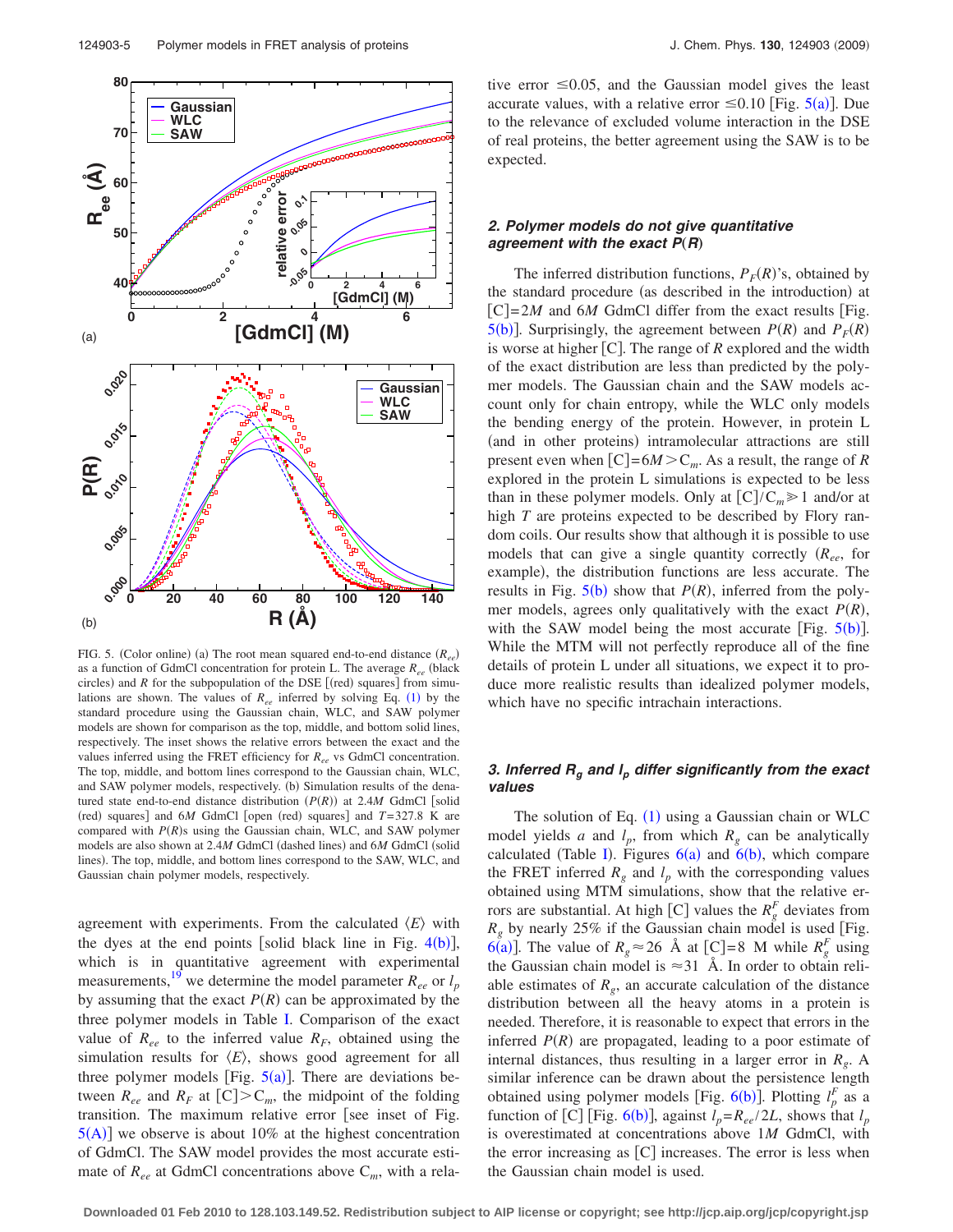<span id="page-5-0"></span>

FIG. 6. (Color online) (a) Comparison of  $R<sub>g</sub>$  from direct simulations of protein L and that obtained by solving Eq.  $(1)$  $(1)$  $(1)$  using the Gaussian chain and WLC polymer models. The top line (magenta) shows the WLC fit, the bottom line (blue) shows the Gaussian fit, squares (red) show the DSE  $R<sub>g</sub>$ from the simulation, and black circles show the average simulated *Rg*. The inset shows the relative errors as a function of GdmCl concentration; top and bottom lines correspond to the WLC and Gaussian chain polymer models, respectively. (b) Same as (a) except the figure is for  $l_p$ . Top and bottom lines correspond to the inferred  $l_p$  using the WLC and Gaussian chain polymer models, respectively. Top and bottom sets of squares correspond to a direct analysis of the simulations using the WLC and Gaussian chain polymer models, respectively.

## **C. Gaussian self-consistency test shows the DSE is non-Gaussian**

The extent to which the Gaussian chain accurately describes the ensemble of conformations that are sampled at different values of the external conditions (temperature or denaturants) can be assessed by performing a selfconsistency test. A property of a Gaussian chain is that if the average root mean square distance, *Rij*, between two monomers *i* and *j* is known then  $R_{kl}$ , the distance between any other pair monomers *k* and *l*, can be computed using

<span id="page-5-1"></span>
$$
R_{kl} = \sqrt{\frac{|k-l|}{|i-j|}} R_{ij}.
$$
\n
$$
(2)
$$

Thus, if the conformations of a protein (or a polymer) can be modeled as a Gaussian chain, then  $R_{ij}$  inferred from the FRET efficiency  $\langle E_{ii} \rangle$  should accurately predict  $R_{kl}$  and the FRET efficiency  $\langle E_{kl} \rangle$ , if the dyes were to be placed at monomers *k* and *l*. We refer to this criterion as the GSC test, and the extent to which the predicted  $R_{kl}$  from Eq. ([2](#page-5-1)) deviates from the exact  $R_{kl}$  reflects deviations from the Gaussian model description of the DSE.

## *1. GSC test for the GRM*

For the GRM, with a nonbonded interaction between monomers  $s_1$  and  $s_2$ , we calculate  $\langle E_{ij} \rangle$  using Eq. ([8](#page-8-2)) with *j* fixed at 0 and for  $i=20$ , 40, and 60. Using the exact results for  $\langle E_{ij} \rangle$ , the values of  $R_{ij}$  are inferred assuming that  $P(r)$  is a Gaussian chain. From the inferred  $R_{ij}$  the values of  $\langle E_{kl} \rangle$ and  $R_{kl}$  can be calculated using Eqs. ([1](#page-1-0)) and ([2](#page-5-1)), respectively. We note that since  $R_{kl}/R_{ij} = \sqrt{|k-l|/|i-j|}$  [Eq. ([2](#page-5-1))] for any pair  $(k, l)$  using the Gaussian chain model, the prediction of the Gaussian chain will be independent of the particular choices of *k* and *l*, as long as their difference is held constant. We first apply the GSC test to a GRM in which  $f<sub>O</sub> \approx 0.75$  due to a favorable interaction between monomers  $s_1 = 16$  and  $s_2$ =47. There are discrepancies between the values of the Gaussian inferred  $(R_{kl}^G)$  and exact  $R_{kl}$  distances, as well as the inferred  $(\langle E_{kl}^G \rangle)$  and exact  $\langle E_{ij} \rangle$  efficiencies when a Gaussian model is used (Fig. [7](#page-6-0)). The relative errors in the predicted values of the FRET efficiency and the interdye distances can be as large as 30%–40%, depending on the choice of *i* and *j* (see insets in Fig. [7](#page-6-0)). We note that the relative error in the end-to-end distance is small for dyes near the end points [the green line in Fig.  $7(b)$  $7(b)$ , in agreement with the results shown in Fig. [1.](#page-2-0) The errors decrease as  $f<sub>O</sub>$  decreases, with a maximum error of 20% when  $f<sub>O</sub>=0.5$ , and 10% when  $f<sub>O</sub>=0.25$ (data not shown). By construction, the GRM is a Gaussian chain when  $f<sub>O</sub>=0$  and therefore the relative errors will vanish at sufficiently small  $\beta \kappa$  (data not shown). These results show that even for the GRM, with only one nonbonded interaction in an otherwise Gaussian chain, its DSE cannot be accurately described using a Gaussian chain model. Thus, even if the overall end-to-end distribution  $P(r)$  for the GRM is well ap-proximated as a Gaussian (as seen in Fig. [1](#page-2-0)), the internal  $R_{kl}$ monomer pair distances can deviate from predictions of the Gaussian chain model.

#### *2. GSC test for protein L*

We apply the GSC test to our simulations of protein L at GdmCl concentrations of  $[C] = 2.0M$  (below  $C_m = 2.4M$ ) and  $[C]=7.5M$  (well above  $C_m$ ). While our simulations allow us to compute the DSE  $\langle E_{ij} \rangle$  for all possible  $(i, j)$  pairs, we examine only a subset of  $\langle E_{ij} \rangle$  as a function of GdmCl concentration [Fig.  $4(b)$  $4(b)$ ]. By choosing multiple *j* values for the same value of *i*, we can determine whether distant residues along the backbone are close together spatially, which may offer insights into three-point correlations in denatured states. We note that all values of  $\langle E_{ii} \rangle$  in Fig. [4](#page-3-2) are monotonically decreasing, except for the  $(1,14)$  pair. This is due to the fact that the native state has a beta strand between these two residues; as the protein denatures, they come closer together, increasing the FRET efficiency. We use these values for  $\langle E_{ij} \rangle$  in the GSC test. The results are shown in Figs. [8](#page-6-1)(a) and [8](#page-6-1)(b). Relative errors in  $\langle E_{kl} \rangle$  as large as 36% at 2.0*M* GdmCl and 50% at 7.5*M* GdmCl are found, with the lowest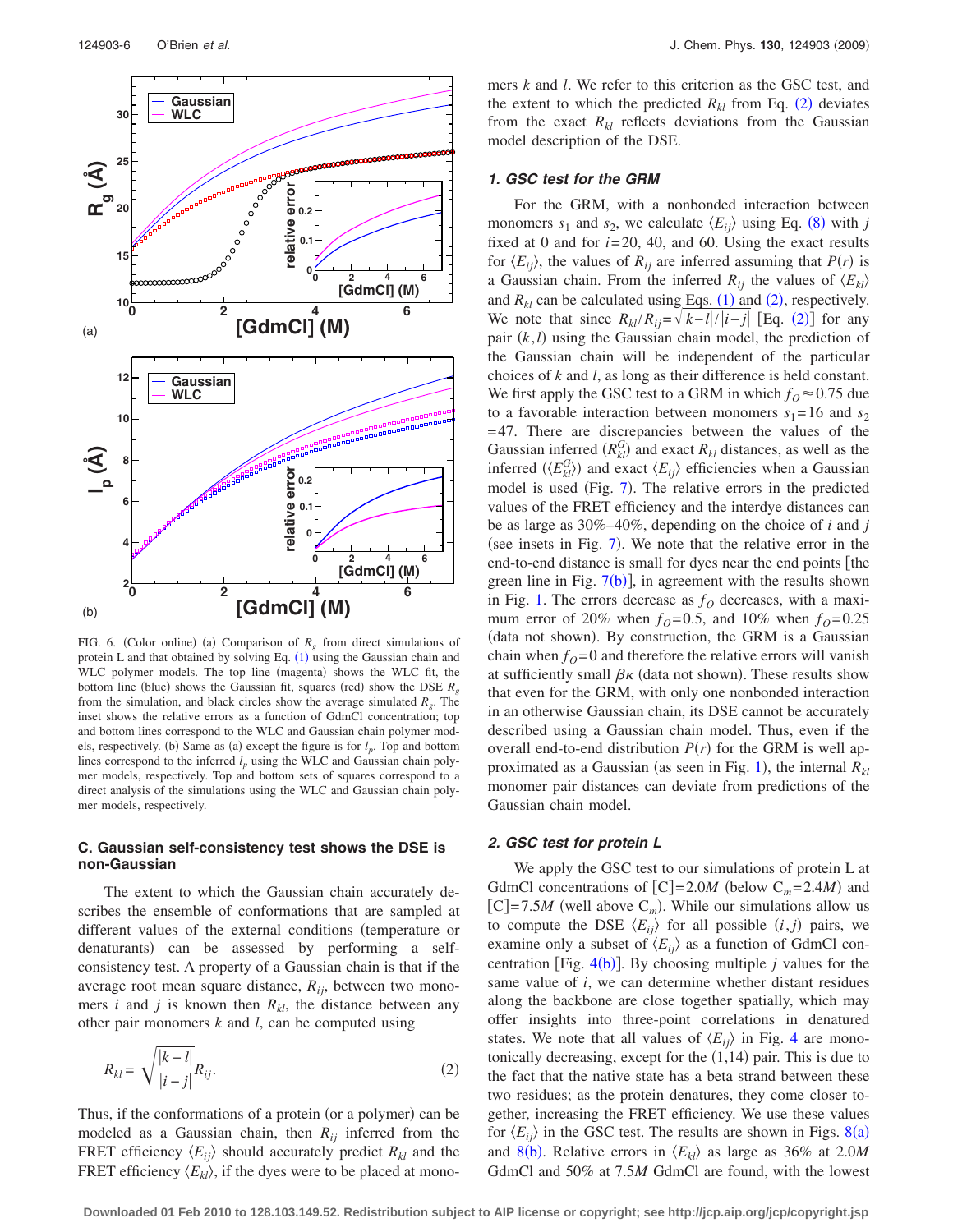errors generally seen for residues close to one another along the backbone, in agreement with the results from the GRM [Fig.  $7(a)$  $7(a)$  inset]. In addition, the number of data points that underestimate  $\langle E_{kl} \rangle$  increases as [C] is changed from 7.5 to 2.0*M* for  $|k-l|$  < 20. Despite these differences, the gross features in Figs.  $8(a)$  $8(a)$  and  $8(b)$  are concentration independent. Because the error does not vanish for all  $(k, l)$  pairs [Figs.  $8(a)$  $8(a)$  and  $8(b)$ ], we conclude that the DSE of protein L cannot be modeled as a Gaussian chain.

# *3. GSC test for CspTm*

In an interesting single molecule experiment, Hoffmann *et al.*[13](#page-9-11) measured FRET efficiencies by attaching donor and

<span id="page-6-0"></span>

FIG. 7. (Color) GSC test using (a) the FRET efficiency and (b) the average end-to-end distance for the GRM with  $f<sub>O</sub>=0.75$  and interaction sites at  $s<sub>1</sub>$  $=16$  and  $s_2=47$ . In both (a) and (b) the solid lines are the inferred properties and the open symbols are the exact values. In both (a) and (b),  $j=0$  and the blue, magenta, and green lines correspond to a dye at *i*=20, 40, and 60, respectively. The insets show the relative error for  $\langle E_{kl} \rangle$  and  $R_{kl}$ . Note that the relative error would be zero if the Gaussian chain accurately modeled the GRM.

<span id="page-6-1"></span>

FIG. 8. (Color online) The Gaussian self-consistency test applied to simulated DSE  $\langle E_{ij} \rangle$  data of protein L using the  $(i, j)$  pairs listed in Fig. [4](#page-3-2)(b). Shown are the relative errors at (a) 2.0*M* GdmCl and (b) 7.5*M* GdmCl. In both (a) and (b), solid (green) circles correspond to  $|i-j|=13$ , open (orange) squares to  $|i-j|=16$ , solid (blue) squares to  $|i-j|=19$ , open (brown) circles to  $|i-j|=29$ , asterisks (cyan) to  $|i-j|=30$ , diamonds (red) to  $|i-j|=34$ , solid (violet) triangles to  $|i-j|=44$ , open (gray) triangles to  $|i-j|=50$ , and crosses (magenta) to  $|i-j|=54$  $|i-j|=54$ . Each symbol corresponds to a line in Fig. 4(b), with the colors of the symbols corresponding to the colors of the line, except for the  $1-64$  pair (not shown here).

acceptor dyes to pairs of residues at five different locations of a CspTm. They analyzed the data by assuming that the DSE properties can be mimicked using a Gaussian chain model. We used the GSC test to predict  $\langle E_{kl} \rangle$  for dyes separated by  $|k-l|$  along the sequence using the experimentally measured values  $\langle E_{ii} \rangle$ .

The relative error in  $\langle E_{kl} \rangle$  [Eq. ([2](#page-5-1))] should be zero if CspTm can be accurately modeled as a Gaussian chain. However, there are significant deviations (up to  $17\%$ ) be-tween the predicted and experimental values (Fig. [9](#page-7-0)). The relative error is fairly insensitive to the denaturant concentration [compare Figs.  $9(a)$  $9(a)$  and  $9(b)$ ]. It is interesting to note that the trends in Fig. [9](#page-7-0) are qualitatively similar to the relative errors in the GRM at  $f<sub>O</sub> > 0$ . Based on these observations we conclude tentatively that whenever the DSE is ordered to some extent (i.e., when there is persistent residual structure) then we expect deviations from a homopolymer description of the DSE of proteins. At the very least, the GSC test should be routinely used to assess errors in the modeling of the DSE as a Gaussian chain.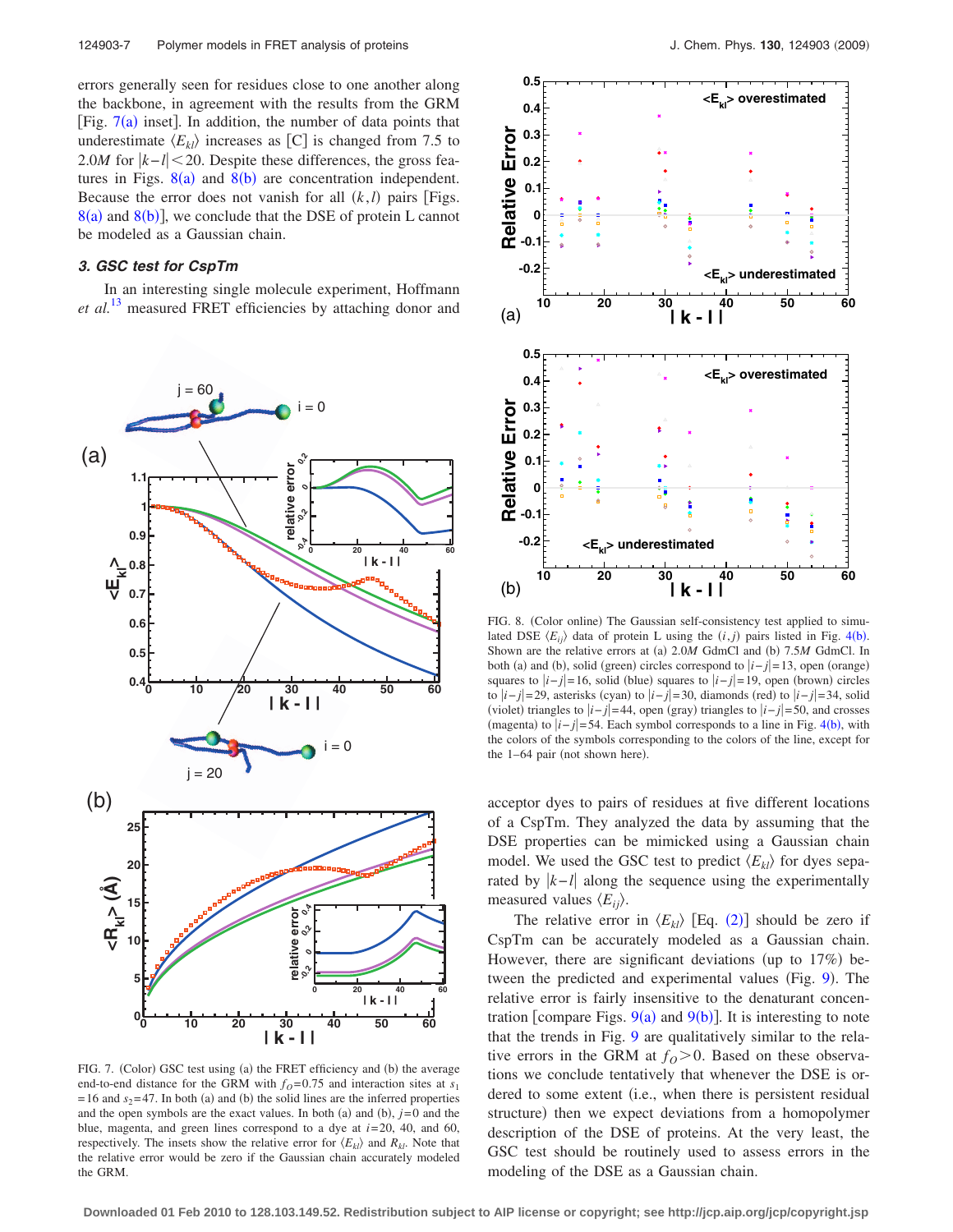<span id="page-7-0"></span>

FIG. 9. (Color online) The GSC test using experimental data from CspTm. One dye was placed at one end point, and the location of the other was varied. We show relative error of the predicted  $\langle E \rangle$ , using Eqs. ([1](#page-1-0)) and ([2](#page-5-1)), versus the distance between the dyes  $(k-l)$  for  $[C]=2M$  (a) and 5*M* (b). In both (a) and (b), triangles correspond to  $|i-j|=33$ , x's to  $|i-j|=45$ , diamonds to *i*− *j*=46, squares to *i*− *j*=57, and circles to *i*− *j*=65. The trends in Figs. [7](#page-6-0) and [8](#page-6-1) are similar.

#### **III. CONCLUSIONS**

In order to assess the accuracy of polymer models to infer the properties of the DSE of proteins from measurement of FRET efficiencies, we studied two models for which accurate calculations of all the equilibrium properties can be carried out. Introduction of a nonbonded interaction between two monomers in a Gaussian chain (the GRM) leads to an disorder-order transition as the temperature is lowered. The presence of "residual structure" in the GRM allows us to clarify its role in the use of the Gaussian chain model to fit the accurately calculated FRET efficiency. Similarly, we have used the MTM model for protein L to calculate precisely the denaturant-dependent  $\langle E \rangle$  from which we extracted the global properties of the DSE by solving Eq.  $(1)$  $(1)$  $(1)$  using the  $P(R)$ 's for the polymer models in Table [I.](#page-1-1) Quantitative comparison of the exact values of a number of properties of the DSE (obtained analytically for the GRM and accurately using simulations for protein L) and the values inferred from  $\langle E \rangle$  has allowed us to assess the accuracy with which polymer models can be used to analyze the experimental data. The major findings and implications of our study are listed below.

 $(1)$ The polymer models, in conjunction with the measured

 $\langle E \rangle$ , can accurately infer values of  $R_{ee}$ , the average endto-end distance. However,  $P(R)$ ,  $l_p$ , and  $R_g$  are not quantitatively reproduced. For the GRM,  $R_g$  is underestimated, whereas it is overestimated for protein L. The simulations show that the absolute value of the relative error in the inferred  $R_g$  can be nearly 25% at elevated GdmCl concentration.

- $(2)$  We propose a simple self-consistency test to determine the ability of the Gaussian chain model to correctly infer the properties of the DSE of a polymer. Because the Gaussian chain depends only on a single length scale, the FRET efficiency can be predicted for varying dye positions once  $\langle E \rangle$  is accurately known for one set of dye positions. The GSC test shows that neither the GRM, simulations of protein L, nor experimental data on CspTm can be accurately modeled using the Gaussian chain. The relative errors between the exact and predicted FRET efficiencies can be as high as 50%. For the GRM, we find that the variation in the FRET efficiency as a function of the dye position changes abruptly if one dye is placed near an interacting monomer. Taken together these findings suggest that it is possible to infer the structured regions in the DSE by systematically varying the location of the dyes. This is due to the fact that the FRET efficiency is perfectly monotonic using the Gaussian chain model. An experiment that shows nonmonotonic behavior in  $\langle E_{ii} \rangle$  as the dye positions *i* and *j* are varied is a clear signal of non-Gaussian behavior, and sharp changes in the FRET efficiency as a function of *i*− *j* may indicate strongly interacting sites [see Fig.  $7(a)$  $7(a)$ ].
- $(3)$ ) The properties of the DSE inferred from Eq.  $(1)$  $(1)$  $(1)$  become increasingly more accurate as  $[C]$  decreases. At a first glance this finding may be surprising, especially considering that stabilizing intrapeptide interactions are expected to be weakened at high GdmCl concentrations [C], and therefore the protein should be more "polymerlike." The range of *R*-values sampled at low  $[C]$  is much smaller than at high  $[C]$ . Protein L swells as  $[C]$ is increased, as a consequence of the increase in the solvent quality. It is possible that  $[C] \approx 2.4M$  might be close to a  $\Theta$ -solvent (favorable intrapeptide and solvent-peptide interactions are almost neutralized) so that  $P(R)$  can be approximated by a polymer model. The inaccuracy of polymer models in describing  $P(R)$ at  $[C]=6M$  suggests that only at much higher concentrations does protein L behave as a random coil. In other words,  $T=327.8$  K and  $[C]=6M$  is not an athermal (good) solvent.
- $(4)$  It is somewhat surprising that polymer models, which do not have side chains or any preferred interactions between the beads, are qualitatively correct in characterizing the DSE of proteins with complex intramolecular interactions. In addition, even  $[C]=6M$  GdmCl is not an athermal solvent, suggesting that at lower  $[C]$ values the aqueous denaturant may be closer to a  $\Theta$ -solvent. A consequence of this observation is that for many globular proteins, the extent of collapse may not be significant, resulting in the nearness of the concen-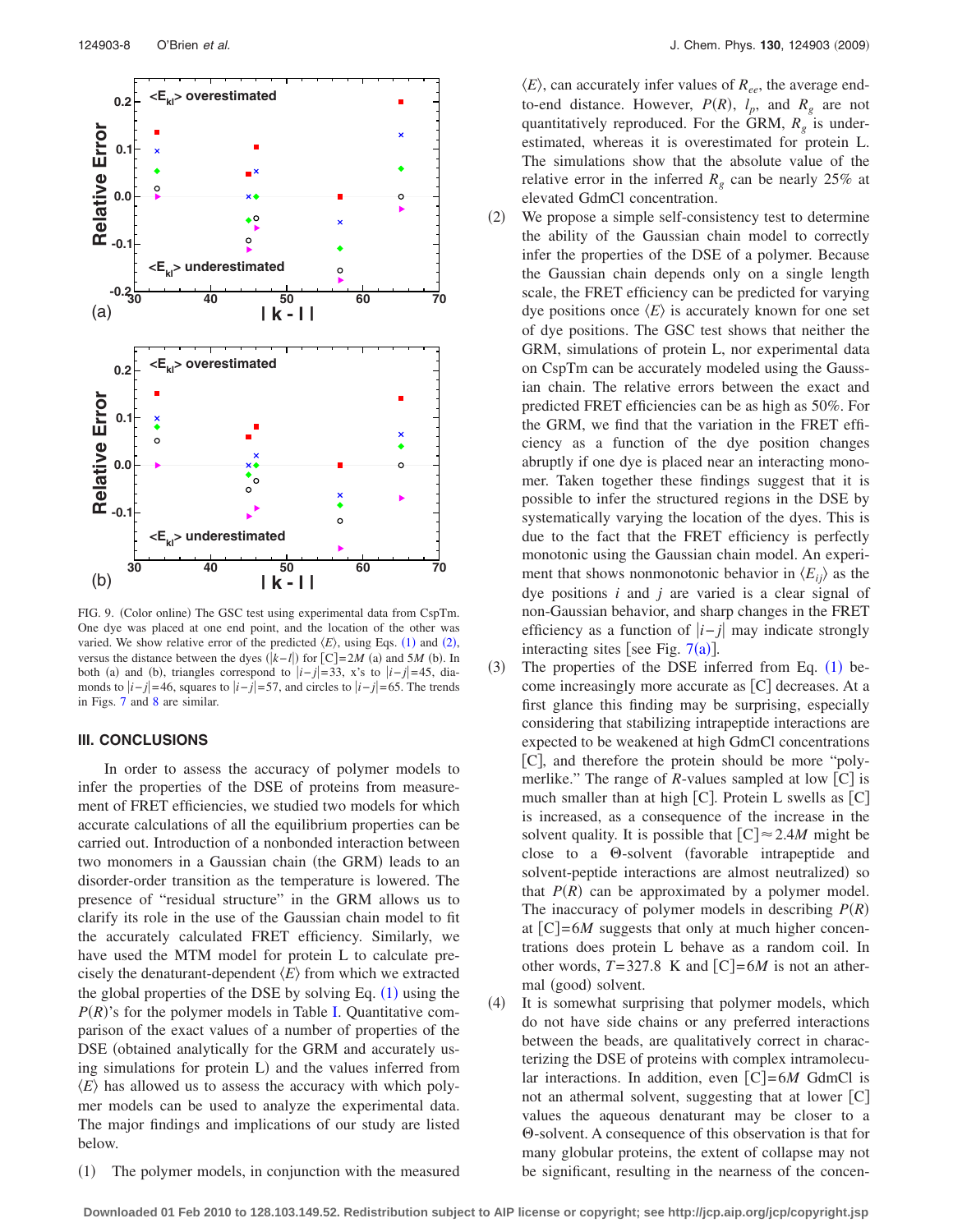trations at which collapse and folding transitions occur, as shown by Camacho and Thirumalai $^{25}$  some time ago. We suggest that only by exploring the changes in the conformations of polypeptide chains over a wide range of temperature and denaturant concentrations can one link the variations of the DSE properties (compaction) and folding (acquisition of a specific structure).

# **IV. THEORY AND COMPUTATIONAL METHODS**

#### **A. GRM model**

In order to understand the effect of a single noncovalent interaction between two monomers along a chain, we consider a Gaussian chain with Kuhn length  $a_0$  and N bonds, with a harmonic attraction between monomers  $s_1 \leq s_2$ , which is cutoff at a distance *c*. The Hamiltonian for the GRM is

<span id="page-8-3"></span>
$$
\beta H = \frac{3}{2a^2} \int_0^N ds \dot{\mathbf{r}}^2(s) + \beta V[\mathbf{r}(s_2) - \mathbf{r}(s_1)],\tag{3}
$$

<span id="page-8-0"></span>
$$
\beta V[\mathbf{r}] = \begin{cases} k\mathbf{r}^2/2, & |\mathbf{r}| < c \\ kc^2/2, & |\mathbf{r}| \ge c, \end{cases}
$$
 (4)

where *k* is the spring constant that constrains  $\mathbf{r}(s_2) - \mathbf{r}(s_1)$  to a harmonic well. The Hamiltonian in Eq.  $(3)$  $(3)$  $(3)$  allows the exact determination of many quantities of interest. Defining **x**  $= \mathbf{r}(s_2) - \mathbf{r}(s_1)$  and  $\Delta s = s_2 - s_1$ , we can determine most averages of interest for the GRM using

<span id="page-8-1"></span>
$$
\langle \cdots \rangle = \frac{\int d^3 \mathbf{x} d^3 \mathbf{r}_N(\cdots) G(\mathbf{x}, \mathbf{r}_N; \Delta s, N)}{\int d^3 \mathbf{x} d^3 \mathbf{r}_N G(\mathbf{x}, \mathbf{r}_N; \Delta s, N)},
$$
(5)

$$
G(\mathbf{x}, \mathbf{r}_N; \Delta s, N) = \exp\left(-\frac{3\mathbf{x}^2}{2\Delta s a^2} - \frac{3(\mathbf{r}_N - \mathbf{x})^2}{2(N - \Delta s)a^2} - \beta V[\mathbf{x}]\right).
$$
\n(6)

#### **B. C-SCM protein model and GdmCl denaturation**

We use the coarse-grained  $C_{\alpha}$ -side chain model  $(C_{\alpha}$ -SCM) to model protein L (for details, see the supporting information in Ref. [19](#page-9-13)). In the C<sub> $\alpha$ </sub>-SCM each residue in the polypeptide chain is represented using two interaction sites, one that is centered on the  $\alpha$ -carbon atom and another that is located at the center of mass of the side chain. $^{26}$  Langevin dynamics simulations $^{27}$  are carried out in the underdamped limit at zero molar guanidinium chloride. Simulation details are given in. $19$ 

We model the denaturation of protein L by GdmCl using the MTM.<sup>19</sup> MTM combines simulations at zero molar GdmCl with experimentally measured transfer free energies, us-ing a reweighing method<sup>28–[30](#page-9-24)</sup> to predict the equilibrium properties of proteins at any GdmCl concentration of interest.

#### **V. ANALYSIS**

#### **A. GRM**

The average squared end-to-end distance can be com-puted directly from Eq. ([5](#page-8-1)), using  $\langle \mathbf{R}_{ee}^2 \rangle = Na_0^2 + (\langle \mathbf{x}^2 \rangle - \Delta s a_0^2)$ .

The exact expression for  $\langle x^2 \rangle$  is easily determined, but somewhat lengthy, and we omit the explicit result here. Also of interest is the end-to-end distribution function,  $P(\mathbf{R}) = \langle \delta[\mathbf{r}_N] \rangle$ −**R**]), which can be obtained from Eq. ([5](#page-8-1)). In order to determine the probability of an interior bond being in the "ordered" state [i.e., the fraction of residual structures, see the inset for Fig.  $1(a)$  $1(a)$ ], we compute the interior distribution,  $P_I(\mathbf{X}) = \langle \delta[\mathbf{x} - \mathbf{X}] \rangle$ , so that  $f_O = \int_{|\mathbf{x}| \leq c} d^3 \mathbf{x} P_I(\mathbf{x})$ . The radius of gyration requires a more complicated integral than the one found in Eq.  $(5)$  $(5)$  $(5)$ , but we find

$$
R_g^2 = \frac{Na_0^2}{6} + (\langle \mathbf{x}^2 \rangle - \Delta s a_0^2) \left[ \frac{\Delta s}{3N} + \frac{s_1}{N} - \left( \frac{\Delta s}{2N} + \frac{s_1}{N} \right)^2 \right].
$$
 (7)

Note that unlike the average end-to-end distance, the radius of gyration depends not only on  $\Delta s$ , but also on  $s_1$ .

The FRET efficiency for a system with dyes attached to **r**(*j*=0) = **0** and **r**(*i*),  $\langle E \rangle = \langle [1 + (|\mathbf{r}(i)|/R_0)^6]^{-1} \rangle$ , is determined from Eq.  $(5)$  $(5)$  $(5)$  as

<span id="page-8-2"></span>
$$
E(i)
$$
\n
$$
= \begin{cases}\nE^{G}(i), & 0 \le i \le s_1 \\
\frac{\int_{0}^{\infty} dx \, drg_1(x, r; \{s_i\}) / [1 + (r/R_0)^6]}{\int_{0}^{\infty} dx \, drg_1(x, r; \{s_i\})}, & s_1 < i < s_2 \\
\frac{\int_{0}^{\infty} dx \, drg_2(x, r; \{s_i\}) / [1 + (r/R_0)^6]}{\int_{0}^{\infty} dx \, drg_2(x, r; \{s_i\})}, & s_2 \le i \le N,\n\end{cases}
$$
\n
$$
(8)
$$

where  $E^{G}(i)$  is the FRET efficiency for a Gaussian chain with *i* bonds, and

$$
g_1(x, r; \{s_j\}) = xr \sinh\left(\frac{3(i - s_1)xr}{\lambda a_0^2}\right) e^{-3(ix^2 + \Delta sr^2)/2\lambda a_0^2 - \beta V[x]}, \quad (9)
$$

$$
g_2(x, r; \{s_j\})
$$
  
=  $xr \sinh\left(\frac{3xr}{(i-\Delta s)a_0^2}\right) e^{-3x^2/2\Delta s a_0^2 - 3(x^2 + r^2)/2(i-\Delta s)a_0^2 - \beta V[x]},$  (10)

$$
\lambda = (s_2 + s_1)i - s_1^2 - i^2. \tag{11}
$$

This result allows us to compute the GSC test, after a numerical integral over *r*.

## **B. Protein L**

Averages and distributions were computed using the MTM<sup>19</sup> which combines experimentally measured transfer free energies, $31$  converged simulations and the Weighted Histogram Analysis Method (WHAM) equations. $28-30$  The WHAM equations use the simulation time series of potential energy and the property of interest at various temperatures and gives a best estimate of the averages and distributions of that property. The native state ensemble (NSE) and DSE subpopulations were defined as having a structural root mean squared deviation, after least squares minimization, of less than or greater than 5 Å relative to the crystal structure for